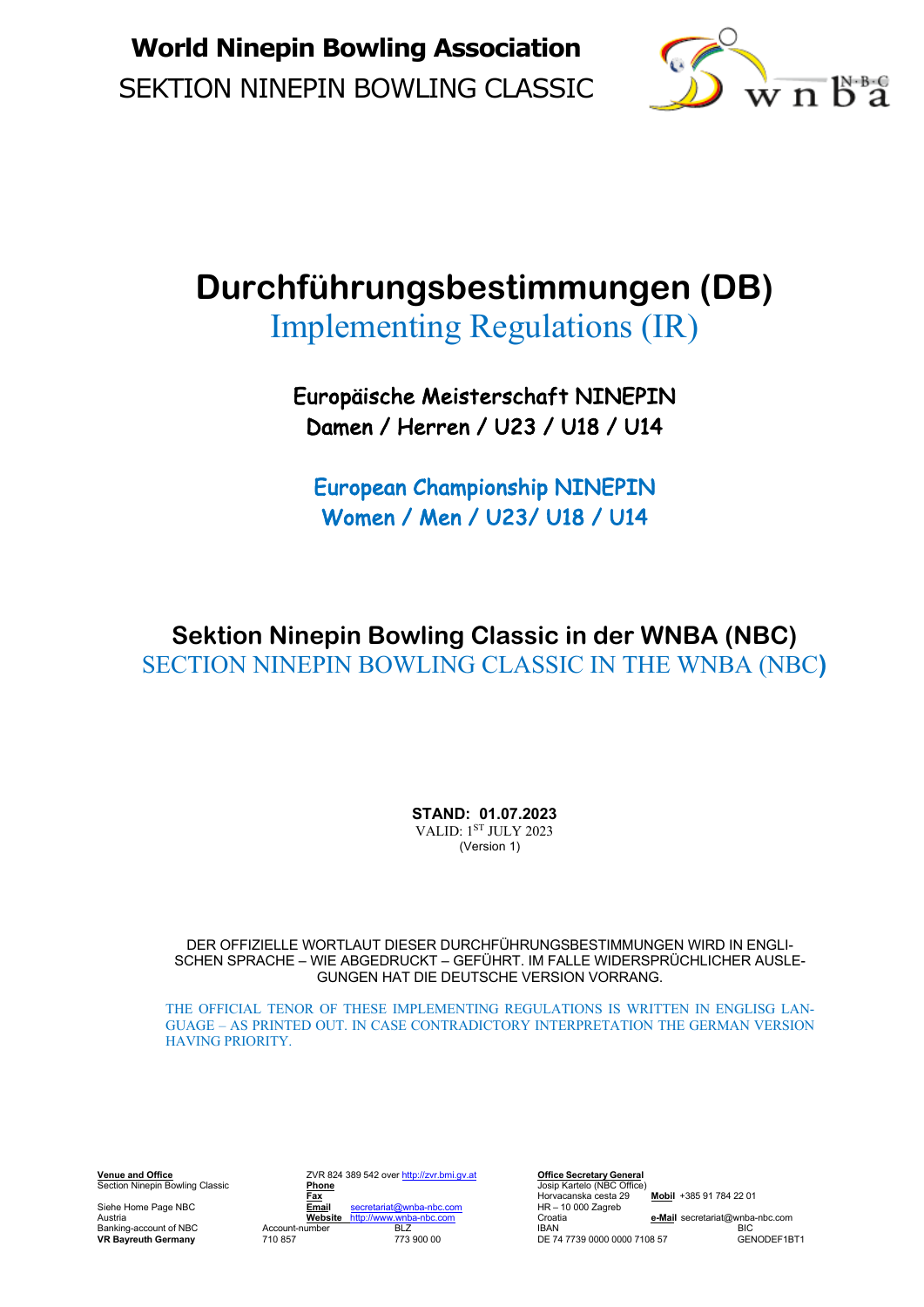

### **1. Veranstaltungen**

- Europäische Meisterschaft (Kurzfassung EM)
- a) EM Damen/Herren
- $\overrightarrow{b}$  EM U23
- c) EM U18
- d) EM U14

### **2. Voraussetzungen für die Durchführung**

Eine Veranstaltung nach Ziffer 1a) bis 1d) findet nur bei Teilnahme von mindestens acht Europäischen Mitgliedsverbänden der WNBA statt. Nicht der NBC angehörende nationale Mitgliedsverbände der WNBA können an nachfolgend genannten Einzelwettbewerben einschließlich Tandem teilnehmen.

### **3. Termine, Wettbewerbe**

- a) EM Damen/Herren
- aa) Ungerade Jahre in der 6. Kalenderwoche
- ab) Einzel Classic Damen bzw. Herren Paar Mixed (Damen/Herren) Einzel Sprint Damen bzw. Herren Kombinationswertung Damen bzw. Herren **Nationenwertung**
- b) EM U23
- ba) Ungerade Jahre in der 6. Kalenderwoche
- bb) Einzel Classic Damen bzw. Herren Paar Mixed (Damen/Herren) Einzel Sprint Damen bzw. Herren Kombinationswertung Damen bzw. Herren Nationenwertung
- c) EM U18
- ca) Geraden Jahre in der 19./20. Kalenderwoche
- cb) Mannschaft weiblich bzw. männlich Einzel Classic weiblich bzw. männlich Einzel Sprint weiblich bzw. männlich Tandem weiblich bzw. männlich Tandem Mixed (weiblich/männlich) Kombinationswertung weiblich bzw. männlich Nationenwertung
- d) EM U14
- da) Geraden Jahre in der 19./20. Kalenderwoche
- db) Paar weiblich bzw. männlich Einzel Classic weiblich bzw. männlich Tandem Mixed (weiblich/männlich) Kombinationswertung weiblich bzw. männlich Nationenwertung

### **4. Austragungsort und zeitliche Durchführung**

Der jeweilige Veranstaltungsort und der Termin werden in der Ausschreibung veröffentlicht. Der Zeitplan wird nach Meldung der Teilnehmer erstellt und dann bekannt gegeben.

Die Europameisterschaft kann auf einer bestehenden oder neuen 8 Bahnen - Anlage ausgetragen werden.

## **1. Events**

- European Championship (abridged version: ECH)
- a) ECH Women/Men
- b) ECH U23
- c) ECH U18
- d) ECH U14

### **2. Requirements to carrying out**

One event after figure 1a) to 1d) take place only if minimum eight European member federations of WNBA take part. National member federations of WNBA without membership in NBC can take part in the individual competitions including Tandem.

## **3. Dates, Competitions**

- a) ECH Women/Men
- aa) Odd years in the  $6<sup>th</sup>$  calendar week
- ab) Single Classic women, Single Classic men Pair mixed (women/men) Single Sprint women, Single Sprint men Combination women, Combination men Score od nations
- b) ECH U23
- ba) Odd years in the  $6<sup>th</sup>$  calendar week
- bb) Single Classic women, Single Classic men Pair mixed Single Sprint women, Single Sprint men Combination women, Combination men Score od nations
- c) ECH U18
- $ca)$  Even years in the 19<sup>th</sup> or 20<sup>th</sup> calendar week
- cb) Team female, Team male Single Classic female, Single Classic male Single Sprint female, Single Sprint male Tandem female, Tandem male Tandem Mixed Combination female, Combination male Score of nations
- d) ECH U14
- $\overline{d}$  Even years in the 19<sup>th</sup> or 20<sup>th</sup> calendar week
- db) Pair female, Pair male Single Classic female, Single Classic male Tandem Mixed (female/male) Combination female, Combination male Score of nations

### **4. Venue of event and date of carrying out**

The respective venue and the date will be announced in the invitation to competitions. The schedule will draw up after entry of competitors and then announced.

The European Championship is held on the new or existing bowling alley with minimum 8 lanes.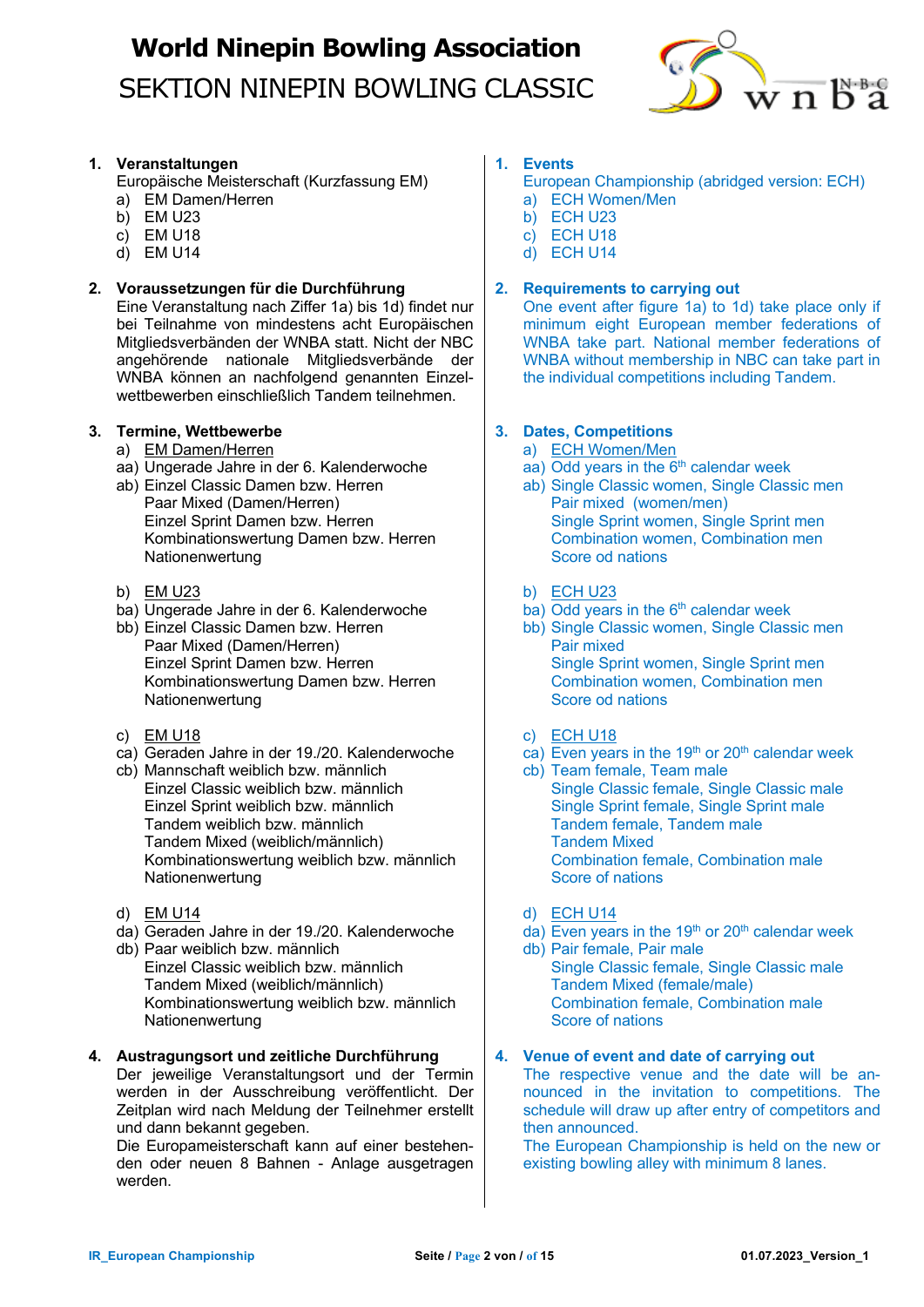

### **5. Teilnahme**

- **5.1 EM Damen/Herren**
	- a) Einzel Classic (je 32 Starter)

1 Athlet (Damen/Herren) pro Nation, die Nation erhält Extraplätze für Athleten (insgesamt maximal 3) je nach Platzierung der letzten EM (Für die 1. EM werden Zusatzplätze nach Platzierung der letzten Einzelweltmeisterschaft vergeben).

Wenn 10 oder weniger Länder für die EM angemeldet sind, kann ein Land maximal 4 Athleten/innen stellen.

b) Paar Mixed

Die Anzahl der Teilnehmer im Paar Mix entspricht der kleineren Anzahl der Startplätze im Einzelwettbewerb Damen oder Herren (z. B. wenn es 3 Startplätze im Einzel Classic Herren und 2 im Einzel Classic Damen gibt, ist die Anzahl der Paar Mix je 2).

c) Einzel Sprint (je 32 Starter) Athleten, die an einem Einzelwettbewerb teilnehmen, haben das Recht, am Einzelsprint teilzunehmen.

### **5.2 EM U23**

a) Einzel Classic (je 32 Starter)

1 Athlet (Damen/Herren) pro Nation, die Nation erhält Extraplätze für Athleten (insgesamt maximal 3) je nach Platzierung der letzten EM (Für die 1. EM werden Zusatzplätze nach Platzierung der letzten EM U23 vergeben).

Wenn 10 oder weniger Länder für die EM angemeldet sind, kann ein Land maximal 4 Athleten/innen stellen.

- b) Paar Mixed Die Anzahl der Teilnehmer im Paar Mix entspricht der kleineren Anzahl der Startplätze im Einzelwettbewerb Damen oder Herren (z. B. wenn es 3 Startplätze im Einzel Classic Herren und 2 im Einzel Classic Damen gibt, ist die Anzahl der Paar Mix je 2).
- c) Einzel Sprint (je 32 Starter) Athleten, die an einem Einzelwettbewerb teilnehmen, haben das Recht, am Einzelsprint teilzunehmen.

### **5.3 EM U18**

- a) Nationalmannschaften 1 Mannschaft weiblich, 1 Mannschaft männlich
- b) Einzel Sprint (je 32 Starter) 1 Athlet je Nation und 1 weiterer Athlet (zusammen maximal 3) auf dem nach der vorangegangenen EM zusätzlich zugewiesenen Startplatz (für die 1. EM werden zusätzliche Plätze ausgelost).

## **5. Participation**

- **5.1 ECH Women/Men**
	- a) Single Classic (32 starting places)

1 athlete (women/men) every nation, the nation receives extra places for athletes (together maximum 3) according to placement from the last ECH (For the 1<sup>st</sup> ECH additional places are obtained based on the ranking from the last Single World Championship).

If 10 or fewer countries are registered for the ECH, one country can have a maximum of 4 athlete's women/men.

b) Pair Mixed

The number of Pair Mixed is equal to the smaller number of starting places in the Single Classic Women or Men (eg. if there are 3 starting places for Single Classic Men and 2 for Single Classic Women, the number of Pair Mixed is 2).

c) Single Sprint (32 starting places) Athletes competing in a Single Classic have the right to compete in the Single Sprint.

## **5.2 ECH U23**

a) Single Classic (32 starting places) 1 athlete (women/men) every nation, the nation receives extra places for athletes (together maximum 3) according to placement from the last ECH (For the 1<sup>st</sup> ECH additional places are obtained based on the ranking from the last World Championship U23).

If 10 or fewer countries are registered for the ECH, one country can have a maximum of 4 athlete's women/men.

b) Pair Mixed

The number of Pair Mixed is equal to the smaller number of starting places in the Single Classic Women or Men (eg. if there are 3 starting places for Single Classic Men and 2 for Single Classic Women, the number of Pair Mixed is 2).

c) Single Sprint (32 starting places) Athletes competing in a Single Classic have the right to compete in the Single Sprint.

## **5.3 ECH U18**

- a) National Team 1 Team female, 1 Team male
- b) Single Sprint (32 starting places) 1 Athlete of every nation and further athletes (together maximum 3) on starting places assigned additional after the last ECH (additional places will be drawn for the  $1<sup>st</sup> ECH$ ).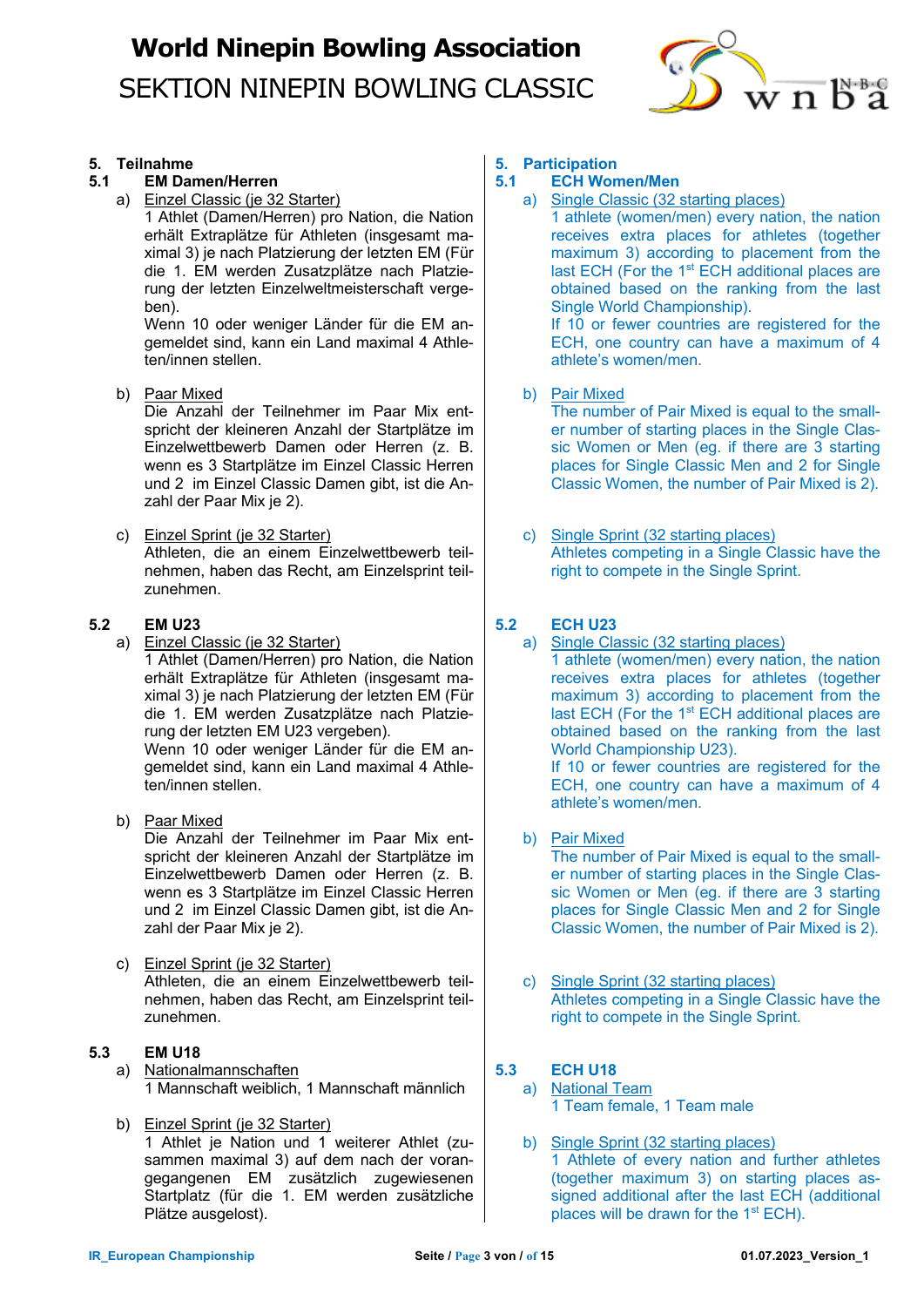

- c) Tandem (ie 16 Starter) 1 Tandem je Nation und 1 weiteres Tandem (zusammen maximal 2) auf dem der Nation zu gelosten Startplatz; Anzahl der Nationen >16 wird eine Qualifikation gespielt.
- d) Tandem Mixed (16 Starter)

1 Tandem (Spielerin und Spieler) je Nation und 1 weiteres Tandem (zusammen maximal 2) auf dem der Nation zu gelosten Startplatz; Anzahl der Nationen >16 wird eine Qualifikation gespielt.

e) Zusätzliche Festlegung Melden mehr als 15 Nationen für die Wettbewerbe zu Ziffer c) wird das Startplatzkontingent auf dann 32 Starter in dem jeweiligen Wettbewerb erhöht und die maximale Startplatzzahl beträgt dann 3.

### **5.4 EM U14**

- a) Paarwettbewerb 1 Paar weiblich, 1 Paar männlich
- b) Tandem Mixed (16 Starter) 1 Tandem (Spielerin und Spieler) je Nation und 1 weiteres Tandem (zusammen maximal 2) auf dem der Nation zu gelostem Startplatz; Anzahl der Nationen >16 wird eine Qualifikation gespielt.

### **5.5 Teilnahmevoraussetzungen**

- a) Ein Mitgliedsverband hat kein Teilnahmerecht, wenn Rückstände an fälligen Beiträgen, Gebühren einschließlich der Meldegebühr für diese Events oder sonstigen Zahlungen an die WNBA und/oder an die NBC bestehen.
- b) Die Teilnahme ist nur bei termingerechter Anmeldung durch den Mitgliedsverband mit Meldebogen A (Teilnahmemeldung mit Nachweis der Erfüllung der Startvoraussetzungen) und Meldebogen B (durch namentliche Eintragung von Offiziellen und Athleten, die 2 Wochen vor Beginn der Wettkämpfe nicht ersetzt werden können – bis zu 10 Athleten weiblich und/oder 10 Athleten männlich) gegeben.
- c) Die Teilnahme bei unvollständiger und/oder verspäteter Abgabe des Meldebogen A und/oder B (auch Meldegebühren) ist nur mit Zustimmung des Präsidenten NBC und der Zahlung einer Strafgebühr (Ziffer 13.2.2.1 FRO) möglich.

c) Tandem (16 starting places) 1 Tandems of every nation and 1 further Tandem (together maximum 2) on a starting-place draw lots for the nation; number of nations >16 a qualification is to play.

## d) Tandem Mixed (16 starting places)

1 Tandem (athlete female and male) of every nation and 1 further Tandem (together maximum 2) on a starting-place draw lots for the nation; number of nations >16 a qualification is to play.

### e) Additional definition

If more as 15 nations enter to the competitions by letter c), then the contingent of starting places will be increased in each competition to 32 competitors and then the maximum of starting places is 3.

### **5.4 ECH U14**

a) Pair competition 1 Pair female, 1 Pair male

b) Tandem Mixed (16 starting places) 1 Tandem (athlete female and male) of every nation and 1 further Tandem (together maximum 2) on a starting-place draw lots for the nation; number of nations >16 a qualification is to play.

### **5.5 Requirements to Participation**

- a) A member federation has no permission to participate, if arrears on payable dues, fees included entry fee for these events or other payments to WNBA and/or NBC are existing.
- b) The participation is given only if the entry is made on schedule by the member federation with registration form A (entry of participation with proof of fulfilment the requirements of permission to start) and registration form B (by name entry of officials and athletes, which cannot be replaced 2 weeks before start of the competitions – up to 10 athletes female and/or 10 athletes male).
- c) Participation by incomplete and/or belated delivery of registration form A and/or B (also entry fee) is only possible with the consent of the President of NBC and payment of a fine (figure 13.2.2.1 FRO)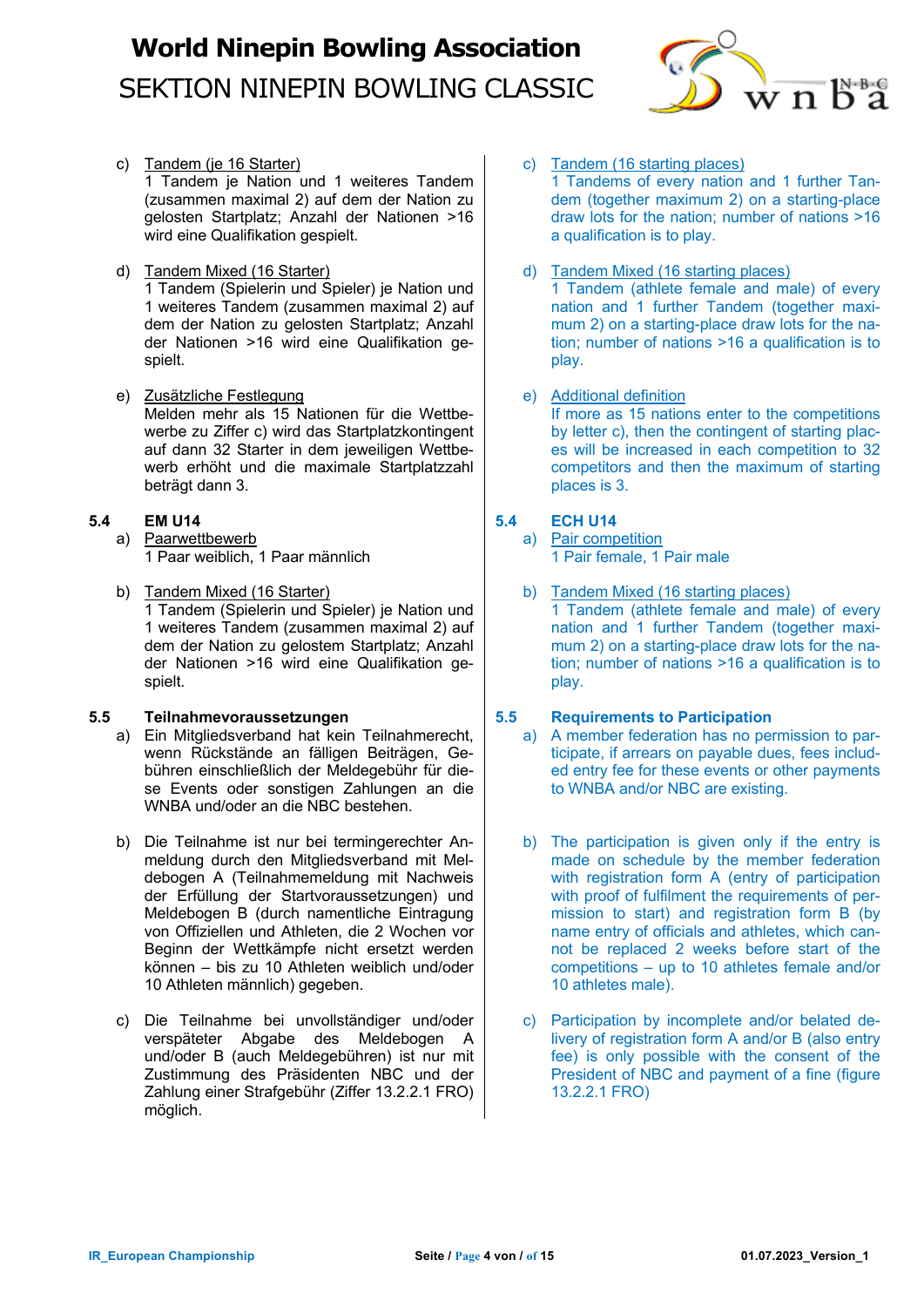

### **6. Startrecht**

Startrecht haben nur jene Athleten, die

- a) die Staatsbürgerschaft oder bei doppelter Staatsbürgerschaft die Sportnationalität des anmeldenden nationalen Verbandes haben und für diesen spielberechtigt sind.
- b) während des Sportjahres, in dem die EM stattfindet, ausschließlich den von den Sektionen der WNBA vertretenen Ninepin Bowling Sport entsprechend deren Sportordnungen in Wettkämpfen eines nationalen Verbandes ausgeübt haben.

Für die Wettbewerbe Tandem, Tandem Mixed und Sprint müssen keine Nationale Meisterschaften durchgeführt werden.

- c) ein sportärztliches Attest über eine sportärztliche Untersuchung nach Ziffer 7.4 ISO haben.
- d) die Erklärung und Vereinbarung nach den WNBA Anti-Doping-Bestimmungen (Anhang 2) unterzeichnet haben,
- e) der berechtigten Altersklasse des in Frage kommenden Events angehören; und zwar
- ea) EM Damen/Herren alle Altersklassen - ab 16. Lebensjahr
- eb) EM U23 Altersklasse U23 Altersklasse U18 - ab 16. Lebensjahr
- ec) EM U18
	- Altersklasse U18
- ed) EM U14
	- Altersklasse U14
- ee) in ea) und eb) das 16. Lebensjahr zu Beginn des Events vollendet haben
- f) sich gegenüber dem Hauptschiedsrichter durch einen Spielerpass oder einen amtlichen Ausweis legitimiert haben. Das Office der NBC teilt dem Hauptschiedsrichter die Spielberechtigung der Spieler mit.

### **7. Meldegebühr und Kosten**

- a) Die teilnehmenden Verbände haben nach der Finanz- und Reisekostenordnung der NBC (FRO) die Reise-, Verpflegungs-, Unterkunftsund Aufenthaltskosten ihrer Delegationen sowie die Melde- und gegebenenfalls Strafgebühren selbst zu tragen.
- b) Die Meldegebühr ist aus der Ausschreibung ersichtlich. Über die Meldegebühr erhalten die Nationen eine Rechnung, die durch Zahlung auf ein Konto der NBC in voller Höhe ohne Abzug von Bankgebühren auszugleichen ist. Solange die Meldegebühr nicht bezahlt ist, besteht kein Startrecht.

### **6. Permission to start**

Permission to start have those athletes only, which

- a) have the nationality or by double nationality the sport-nationality of the national federation, which has entered the athletes, and have the permission to start for this federation.
- b) exclusive within the sport year, in it take place the ECH, have practiced Ninepin Bowling Sport represent of Sections of WNBA according to its sport rules in the competitions of a national federation.

No national championships have to carry out in the competitions Tandem, Tandem Mixed and Sprint.

- c) have a sport medical attest of a sport medical examination after figure 7.4 ISR.
- d) have signed the acknowledgement and agreement after the WNBA Anti-Doping Rules (Appendix 2).
- e) belong to the legitimate age group of the possible event; in fact
- ea) ECH women/men all age groups – from  $16<sup>th</sup>$  years of one's life eb) ECH U23
- age group U23 all age groups – from  $16<sup>th</sup>$  years of one's life
- ec) ECH U18
- age group U18
- ed) ECH U14
	- age group U14
- ee) in ea) und eb) the age of 16<sup>th</sup> year of one's life have finished to begin of the events.
- f) have identified himself to the Chief Referee with a player identity card or official identity card. The Office of NBC informs the Chief Referee about the permissions to start of the athletes.

## **7. Permission to start**

- a) The federations take place have to bear the journey, alimentation, accommodation and other staying expenses of their delegations as well as the entry fee and if necessary, the fine after the Rules of Financial and Travelling expenses of NBC (FRO) by themselves.
- b) The entry fee is to read in the invitation to competitions. About the entry fee the nations get a invoice, which is to pay by transfer on an account of NBC in fuller height without deductions for bank charges. So long as the entry fee is not paid, is given no permission to start.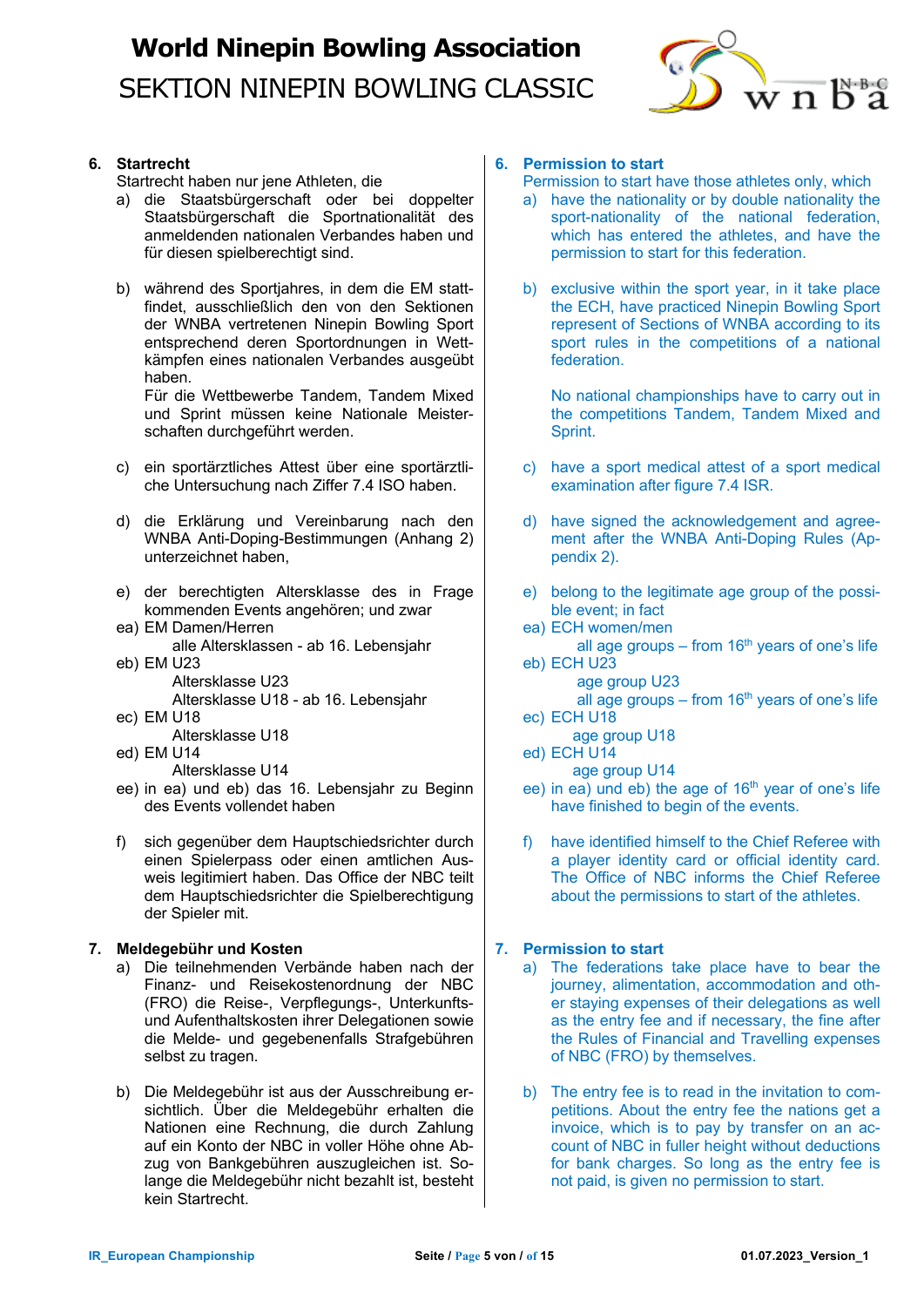

- c) Freier Eintritt zur Veranstaltung wird jeder Delegation nach den Vorgaben in Ziffer 14.1.3.3 FRO gewährt.
- d) Dem Organisator steht es frei ein Bankett auf eigenes Risiko auszurichten. Eine Teilnahmepflicht der Mitgliedsverbände am Bankett besteht nicht. Die NBC erhebt weder Daten über die Teilnehmer noch das Entgelt für Eintrittskarten.
- e) Mit der Abgabe des Meldebogens A erkennt der betreffende Verband an, dass der Veranstalter, Ausrichter und/oder Organisator keine Haftung bei Verletzungen oder sonstigen gesundheitlichen Schäden während der Veranstaltung übernimmt.

#### **8. Technische Besprechung und Auslosungen** Bei der Technischen Besprechung sind je Delegation zwei Vertreter und wenn nötig ein Dolmetscher

Sind Auslosungen bei Events erforderlich, werden diese in der Technischen Besprechung durchgeführt.

### **9. Spielkleidung**

zugelassen.

Für die Spielkleidung der Athleten gelten die Bestimmungen für Nationalmannschaften (Ziffern 7.5 ISO).

Dem Hauptschiedsrichter sind Fotos von der Spielkleidung, die zum Einsatz kommt, vorzulegen.

## **10. Betreuer**

Die Betreuung der Athleten während des Spiels kann nur erfolgen, wenn der Betreuer (Athlet, Trainer etc.) Sportkleidung und Sportschuhe trägt und sein Name auf dem Startzettel des zu betreuenden Athleten vermerkt ist. Der Betreuer muss der Delegation angehören und - soweit nicht Spieler - im Meldebogen B genannt sein.

## **11. Organisation der Veranstaltungen**

### **11.1 EM Damen/Herren und EM U23**

- a) Einzel Classic
- aa) In der ersten Runde spielen alle Spieler/innen ihre Wurfserien mit Kegelwertung (Ziffer 6.3.3 ISO) als Qualifikation. Spieler die im Paar Mixed spielen, Ergebnisse aus Paar Mixed zählen als Ergebnisse der ersten Runde im Einzelwettbewerb (Qualifikation).
- ab) Die besten 16 aus der ersten Runde kommen in die zweite Runde. Ab der zweiten Runde wird im K.O.System gespielt (nach der Reihenfolge aus der Qualifikation: 1. gegen 16., 2. gegen 15. ...).
- ac) Die jeweiligen Sieger der K.O.-Spiele erreichen die jeweils nächste Runde bis zum Finale.
- c) Free entrance to the event has to be granted each delegation after the directions in figure 14.1.3.3 FRO.
- d) The organizer is free to organize a banquet at its own risk. An obligation of member federations to take part at the banquet doesn't be given. The NBC collected neither dates about the participants nor the fee for entrance tickets.
- e) With the delivery of the registration form A the concerning federation acknowledged, that all organizers take over no liability by injuries or other health damages during the event.

## **8. Technical Meeting and draw**

Two representatives of every delegation are admitted to the Technical Meeting and if it is necessary an interpreter.

Are draws required to the events, these are to carry out in the Technical Meeting.

### **9. Playing dress**

For the playing dress of athletes are valued the regulations for National Teams (figures 7.5 ISR).

Photos of playing dress, which come to use, are to submit to the Chief Referee.

### **10. Athlete support personnel (Coach)**

The coaching of athletes during a match can take place only, if the coach (athlete, trainer etc) wears sportswear and sports shoes and his name is note down on the starting leaflet of the player, which is to coach. The coach must be a member of the delegation and – as far as no player – be named on the registration form B.

### **11. Organization of events**

## **11.1 ECH Women/Men and ECH U23**

- a) Single Classic
- aa) In the first round all players play their sets with score of pins (figure 6.3.3 ISO) as a qualification. Players who play Pair Mixed, results from Pair Mixed are count as results of the first round of Single Classic (qualification).
- ab) The best 16 from the first round are placed in the second round. From the second round will played the K.O.System (according to the order from the qualifications: 1. against 16., 2. against 15. ...).
- ac) The winners of the K.O. matches attain the next round until the final.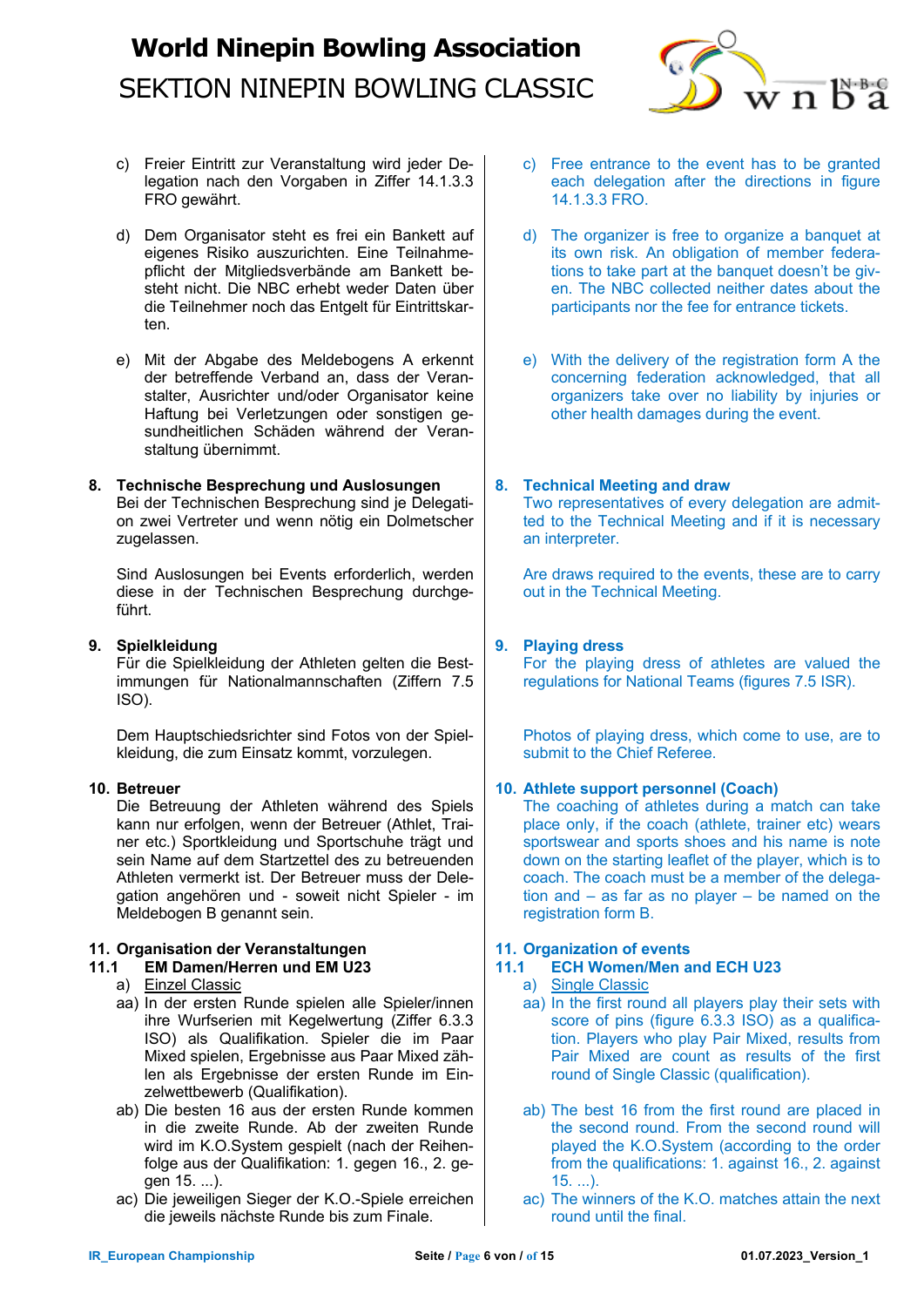

- b) Paar Mixed
- ba) Spielerfrauenn und Spielermänner einer Nation bilden zusammen ein Paar.
- bb) Die Startbahnen beider Spieler sind 4 Bahnen voneinander entfernt (z.B ein Spieler spielt auf Bahn 1 und die Spielerin auf der Bahn 5 ...).
- bc) Reihung nach Ziffer 6.3.3 ISO
- bd) Das Ergebnis von Paarkampf ist auch das Ergebnis der ersten Runde des Einzelwettbewerbs.
- c) Einzel Sprint
- ca) Startplätze 1 bis 32 werden ausgelost
- cb) Spieler der gleichen Nation dürfen in der ersten Runde nicht aufeinander treffen.
- d) Nicht belegte Startplätze Ist ein Startplatz eines Matches nicht besetzt, ist der andere Spieler ohne zu spielen in der nächsten Runde.

## **11.2 EM U18**

- a) Mannschaften Vergabe der Anfangsbahnen der Nationen im Startplan nach Platzierung letzter WM.
- b) Einzel Classic
- ba) 24 Startplätze werden entsprechend den besten Einzelergebnissen im Mannschaftswettbewerb in absteigender Reihenfolge vergeben.
- bb) Reihung nach Ziffer 6.3.3 ISO
- bc) Startfolge in aufsteigender Reihenfolge
- c) Einzel Sprint
- ca) Die Startplätze 1 bis 32 werden ausgelost.
- cb) Spieler der gleichen Nation dürfen in der ersten Runde nicht aufeinander treffen.
- d) Tandem weiblich/männlich
- da) Die Startplätze 1 bis 16 werden ausgelost.
- db) Tandems der gleichen Nation dürfen in der ersten Runde und gegebenenfalls Qualifikation nicht aufeinander treffen.
- e) Tandem Mixed
- ea) Die Startplätze 1 bis 16 werden ausgelost.
- eb) Tandems der gleichen Nation dürfen in der ersten Runde und gegebenenfalls Qualifikation nicht aufeinander treffen.
- f) Zusätzliche Festlegung unter Beachtung Ziff. 5.3

Melden mehr als 15 Nationen für die Wettbewerbe zu Ziffer d) wird das Startplatzkontingent auf dann 32 Starter in dem jeweiligen Wettbewerb erhöht, was eine zusätzliche zu spielende Runde nach sich zieht.

- b) Pair Mixed
- ba) Player women and player men of a nation together form a pair.
- bb) The starting lanes of both players are 4 lanes away from each other (eg a man plays on lane 1 and a woman on lane 5 ...).
- bc) Order of places after figure 6.3.3 ISR
- bd) The result from Pair mixed is also the result of the first round of the Single Classic.
- c) Single Sprint
- ca) Starting places 1 to 32 are to draw lots.
- cb) Players of the same nation is not allowed to meet in the first round.
- d) Unoccupied starting places Is a starting place of a match not taken the other player is in the next round without to play.

## **11.2 ECH U18**

- a) Teams Lanes of beginning of nations be written in schedule after ranking last WCH.
- b) Single Classic
- ba) 24 starting places are assigned according to the best individual results of team competition in descend order of places.
- bb) Order of places after figure 6.3.3 ISR
- bc) Order of start in ascend order of places.
- c) Single Sprint
- ca) Starting places 1 to 32 are to draw lots.
- cb) Players of the same nation is not allowed to meet in the first round.
- d) Tandem Women/Men
- da) Starting places 1 to 16 are to draw lots.
- db) Tandems of the same nation is not allowed to meet in the first round and also in the qualifying.
- e) Tandem Mixed
- ea) Starting places 1 to 16 are to draw lots.
- eb) Tandems of the same nation is not allowed to meet in the first round and also in the qualifying.
- f) Additional definition in accordance with paragraphs 5.4 Report more than 15 nations for the competition point d) the quota on the grid then 32 competitors in each competition will be increased.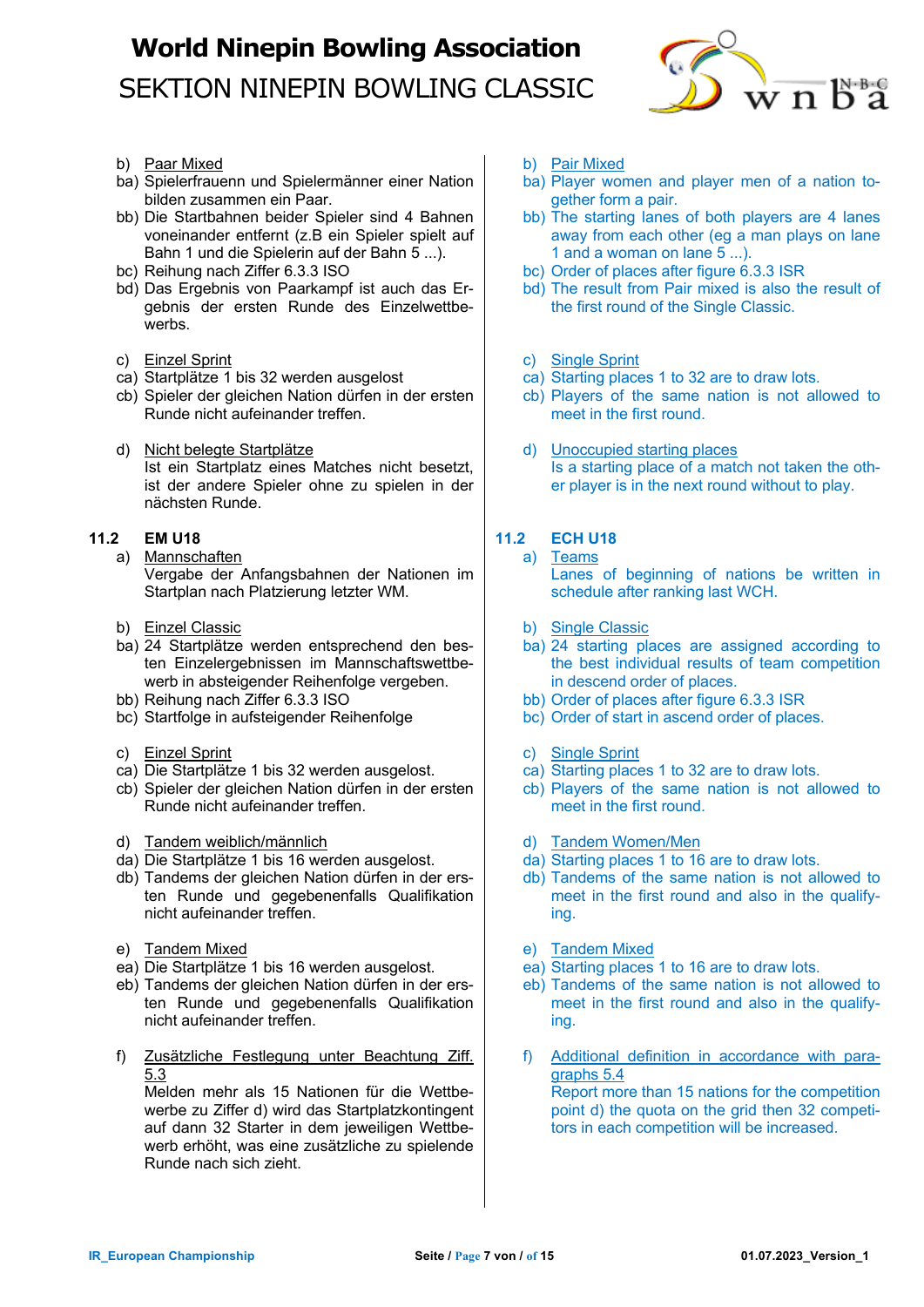

### **11.3 EM U14**

a) Paarwettbewerb

Festlegung der Startbahnen der Nationen nach Zeitplan nach Rangfolge der letzten EM (für den 1. EM-Startplatz wird ausgelost). Nationen, die nur 1 Spieler gemeldet haben, dieser Spieler spielt Einzel-Qualifikationsspiele, wenn Paarwettbewerbe gespielt werden.

- b) Einzel Classic
- ba) 16 Startplätze werden nach den besten Einzelergebnissen des Paarwettbewerbs in absteigender Reihenfolge der Plätze vergeben.
- bb) Reihung nach Ziffer 6.3.3 ISO
- bc) Startfolge in aufsteigender Reihenfolge
- c) Tandem Mixed
- ca) Die Startplätze 1 bis 16 werden ausgelost.
- cb) Tandems der gleichen Nation dürfen in der ersten Runde und gegebenenfalls Qualifikation nicht aufeinander treffen.

### **12. Durchführung**

#### **12.1 EM Damen/Herren und EM U23**

- a) Einzel Classic
- aa) Spielbahnen, Spielzeit und Anfangsbahnen eines Spiels nach Startplan.
- ab) Je Spieler und Runde 1 x 120 Würfe kombiniert (4 Wurfserien x 30 Würfe) über vier verschiedene Bahnen.
- ac) Der Bahnwechsel ergibt sich aus Ziffer 5.3.4.2 ISO
- ad) In der ersten Runde (Qualifikation) wird ohne Punktwertung gespielt. Reihung nach Ziffer 6.3.3 ISO
- ae) Ab der zweiten Runde wird im K.O. System gespielt, Spieler gegen Spieler nach Zeitplan.
- af) Wertung der zwei Wurfserien nach Ziffer6.3.1.1 ag) Gewinner des Spiels ist:
	- i. Spieler mit 2,5 oder mehr Satzpunkten
	- ii. Spieler mit mehr Kegel, wenn Gleichheit der Satzpunkte (2:2).
	- iii. Sieger "Sudden Victory" auf den zuletzt bespielten Bahnen, wenn Gleichheit der Satzpunkte und Gleichheit der Kegel.
- ah) Sudden Victory:
	- i. 3 Würfe mit Addition der Kegel linke Bahn beginnt, dann rechte Bahn zweite Wurf wieder erst links dann rechts dritter Wurf wieder erst links dann rechts
	- ii. höhere Anzahl Kegel ist Gewinner
	- iii. besteht Kegelgleichheit Bahnwechsel (nur auf zuletzt bespielten zwei Bahnen)
	- iv. Wiederholung ab i. bis Sieger nach ii.
- b) Paar Mixed
- ba) Spielbahnen und Spielzeit nach Zeitplan
- bb) Jeder Spieler (Frau und Mann) spielen 1 x 120 Wurf kombiniert (4 Bahnen x 30 Wurf) über vier Bahnen (zusammen also 2 x 120 Bälle)
- bc) Der Bahnwechsel ergibt sich aus Ziffer 5.3.4.2 ISO.

### **11.3 ECH U14**

- a) Pair competition
	- Lay down of starting lanes of the nations by schedule after order of places of last ECH (for 1st ECH starting place will draw lots). Nations that have only  $1$  player, that player will play singles qualifiers when Pair competition played.
- b) Single Classic
- ba) 16 starting places are assigned according to the best individual results of Pairs competition in descend order of places.
- bb) Order of places after figure 6.3.3 ISR
- bc) Order of start in ascend order of places.
- c) Tandem Mixed
- ca) Starting places 1 to 16 are to draw lots.
- cb) Tandems of the same nation is not allowed to meet in the first round and also in the qualifying.

### **12. Carrying out**

## **12.1 ECH Women/Men and ECH U23**

- a) Single Classic
- aa) Playing-lanes, playing-time and starting lanes of a match by schedule.
- ab) Each player in every round has to play 1 x 120 balls (4 sets with 30 balls combine) across four lanes.
- ac) Change of lanes by figure 5.3.4.2 ISR.
- ad) In first round (qualification), is to play without score of points. Order of places after figure 6.3.3 ISR
- ae) From the second round, K.O. System, player against player according to schedule.
- af) Score of two sets by figure 6.3.1.1
- ag) Winner of match is:
	- i. player with 2,5 or more set points.
	- ii. player with more pins, if equality of set points (2:2).
	- iii. Winner "Sudden Victory" across the lanes played in the end, if equality of set points and equality of pins.
- ah) Sudden Victory:
	- i. 3 balls with addition of pins left lane begin, then right lane second ball again first left then right third ball again first left then right
	- ii. highest number of pins is winner
	- iii. is equality of pins change the lanes (only across two lanes played in the end)
	- iv. repeat from i. until winner after ii.
- b) Pair Mixed
- ba) Playing lanes and playing time by schedule
- bb) Each player (woman and man) plays 1 x 120 balls combine (4 lanes x 30 balls) across four lanes (together 2 x 120 balls).
- bc) Change of lanes by figure 5.3.4.2 ISR.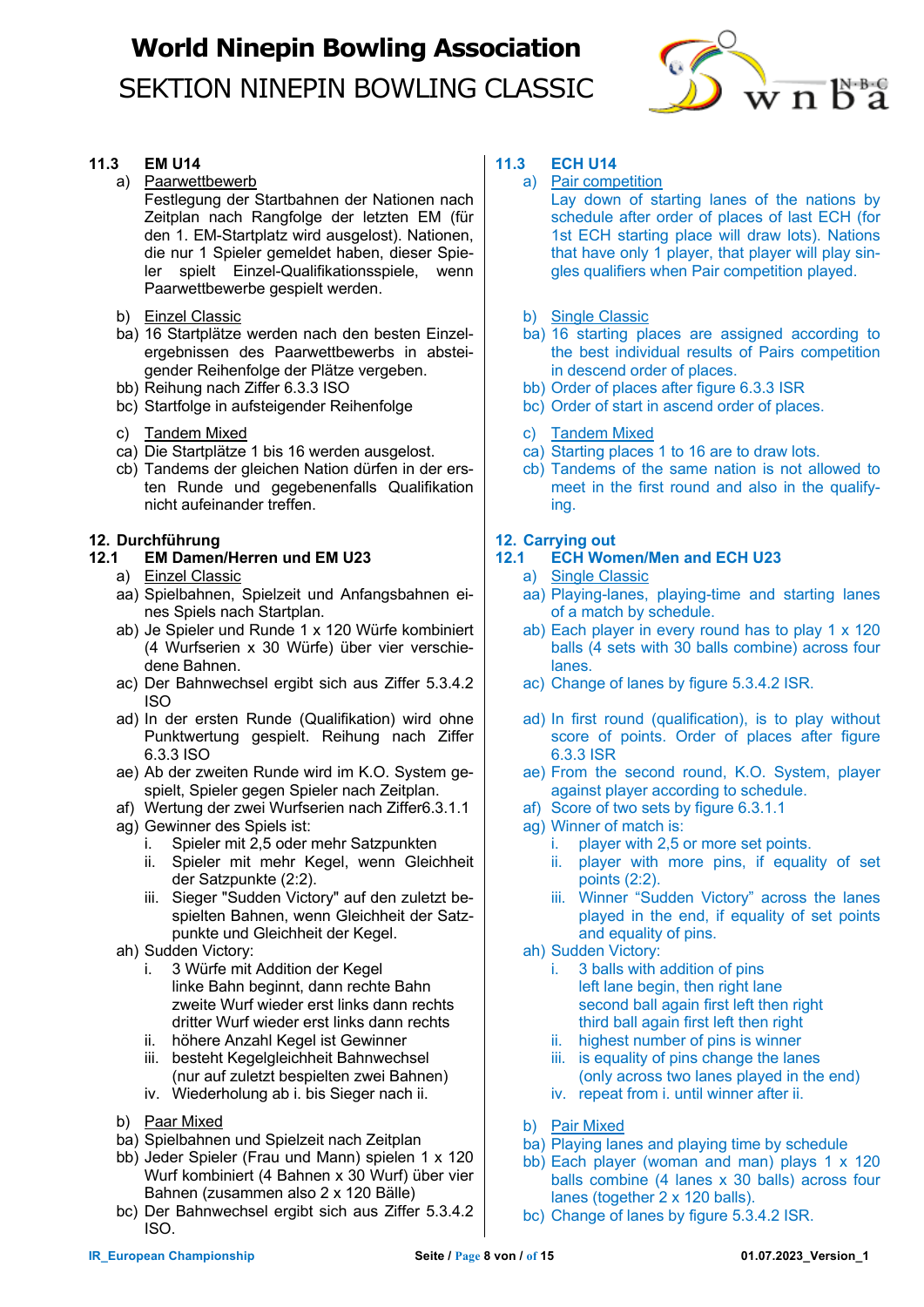

- bd) Das Paar-Ergebnis ist die Summe des Gesamtergebnisse beider Spieler
- be) Reihung nach Ziffer 6.3.3 ISO
- bf) Sieger ist das Paar auf Platz 1.
- c) Einzel Sprint
- ca) Spielbahnen, Spielzeit und Anfangsbahnen eines Spiels nach Startplan.
- cb) Gespielt wird im K.O.-System Spieler gegen Spieler nach dem Startplan.
- cc) Je Spieler und Runde 1 x 40 Würfe kombiniert (2 Wurfserien x 20 Würfe) über zwei Bahnen.
- cd) Wechsel der Bahnen nach einer Wurfserie mit dem Gegner.
- ce) Ergebnis von zwei Sätzen gemäß Abbildung 6.3.1.1 ISO, außer bei Kegelgleichheit. Bei Kegelgleichheit wird dann Sudden Victory gespielt (SV) 1 Wurf auf den Bahnen, auf denen der Satz gespielt wurde:
	- i. Spieler auf der linken Bahn hat zu beginnen
	- ii. höhere Anzahl Kegel ist Gewinner des Satzes
	- iii. Ist Kegelgleichheit, ohne Bahnwechsel beginnt der Spieler auf der rechten Bahn den SV
	- iv. Wiederholung ab i. bis Sieger nach ii.
- cf) Der Gewinner des Spiels ist der Spieler mit 2 Satzpunkten oder der Gewinner des "Sudden Victory", wenn die Anzahl der Satzpunkte gleich ist (1: 1).
- cg) Sudden Victory wird wie im Punkt 12.1 ah) gespielt
- d) Kombinationswertung
- da) Summe der besten Ergebnisse aus den Wettbewerben "Einzel Classic" und "Einzel Sprint".
- db) Reihenfolge nach Ziffer 6.3.3 ISO.
- e) Nationenwertung Grundlage: Reihung (alle Wettbewerbe) nach Medaillen (Gold, Silber, Bronze) und Platzierungen bis 16. Höherwertige Medaillen/Platzierungen haben prinzipiell Vorrang.

## **12.2 EM U18**

- a) Mannschaften
- aa) Spielbahnen und Spielzeit nach Startplan.
- ab) Vorlage der Mannschaftsaufstellung beim Hauptschiedsrichter entsprechend Ziffer 8.3 ISO.
- ac) Jeder der 4 Mannschaftsspieler spielt 1 x 120 Würfe kombiniert (4 Bahnen x 30 Würfe) über vier verschiedene Bahnen.
- ad) Bahnwechsel nach Ziffer 5.3.4.2 ISO.
- ae) Einwechselspieler nach Ziffer 8.5 ISO.
- af) Das Mannschaftsergebnis ist die Summe der Kegelergebnisse der sechs Spieler.
- ag) Reihenfolge nach Ziffer 6.3.3 ISO.
- ah) Sieger ist die Mannschaft auf Platz 1
- bd) The results of Pair are the sum of the results of pins of both players.
- be) Order of places after figure 6.3.3 ISR
- bf) Winner is the Pair on place 1.
- c) Single Sprint
- ca) Playing lanes, playing time, and starting lanes of a match by schedule.
- cb) The match is played by K.O. System player vs player by schedule.
- cc) Each player in every round has to play 1 x 40 balls combine (2 sets with 20 balls) across two lanes.
- cd) Change the lanes with the opponent after one set
- ce) Score of two sets by figure 6.3.1.1 ISR except for equality of pins. If equality of pins then played Sudden Victory (SV) 1 ball on the lanes on which the set was played:
	- i. Player on the left lane has to begin.
	- ii. highest number of pins is winner of set
	- iii. is equality of pins, without change of lanes the player on the right lane begins the SV
	- iv. repeat from i. until winner after ii.
- cf) The winner of the match is player with 2 set points or winner of "Sudden Victory" if the number of set points is equal (1: 1).
- cg) Sudden Victory is played as described in point 12.1 the letter ah).
- d) Combination
- da) Sum of the best results from the competitions "Single Classic" and "Single Sprint".
- db) Order of places after figure 6.3.3 ISR.
- e) Score of Nations Basis: ranking (all competitions) Medals (Gold, silver, bronze) and placements to 16. Higher quality Medals/placements have priority principle.

### **12.2 ECH U18**

- a) Teams
- aa) Playing lanes and playing time by schedule.
- ab) Submission of team draws up to Chief Referee by figure 8.3 ISR.
- ac) Each of four team players play 1 x 120 balls combine (4 lanes x 30 balls) across four lanes.
- ad) Change the lanes by figure 5.3.4.2 ISR.
- ae) Exchange players by figure 8.5 ISR.
- af) The result of team is the sum of the results of pins of the six players.
- ag) Order of places by figure 6.3.3 ISR.
- ah) Winner is the team on place 1.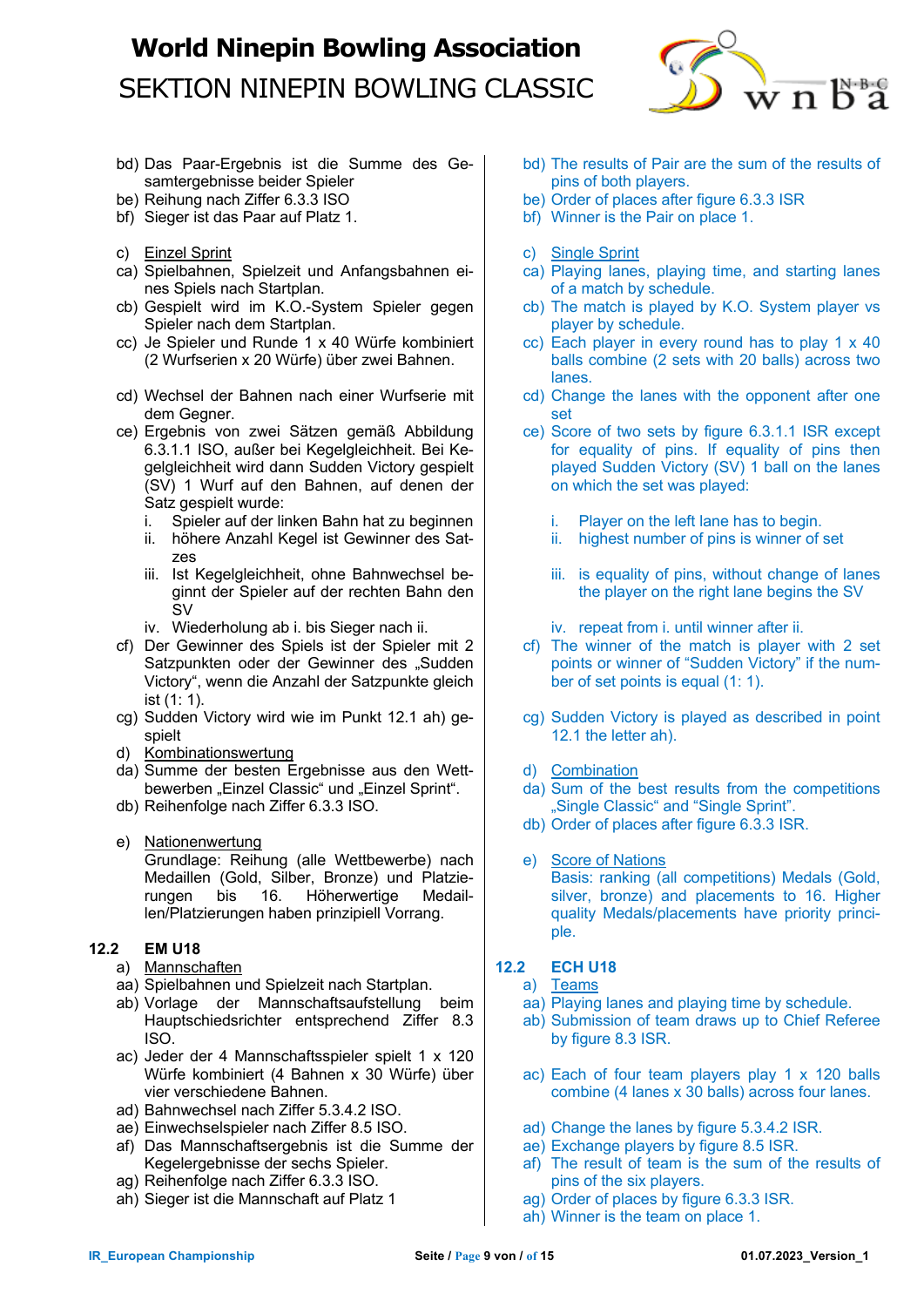

- b) Einzel Classic
- ba) Spielbahnen und Spielzeit nach Startplan und Qualifikation.
- bb) Jeder der Spieler spielt 1 x 120 Würfe kombiniert (4 Bahnen x 30 Würfe) über vier verschiedene Bahnen. Der gesamte Wettbewerb geht über alle Bahnen. Bei Verletzung wird das Ergebnis der absolvierten Würfe gewertet
- bc) Bahnwechsel nach Ziffer 5.3.4.2 ISO.
- bd) Die Wertung des Finales beginnt mit NULL.
- be) Reihenfolge nach Ziffer 6.3.3 ISO.
- bf) Sieger ist der Athlet auf Platz 1.
- c) Einzel Sprint Die Spielweise des Einzel Sprint ist die gleiche wie bei der EM Damen / Herren und ist unter Punkt 12.1 c) beschrieben.
- d) Tandem Damen/Herren/Mixed
- da) Spielbahnen, Spielzeit und Anfangsbahnen eines Spiels nach Startplan.
- db) Gespielt wird im K.O.-System Tandem gegen Tandem nach dem Startplan.
- dc) Je Tandem und Runde 1 x 60 Würfe kombiniert (2 Wurfserien x 30 Würfe) über zwei Bahnen.
- dd) Wer startet zuerst freie Wahl, ausgenommen bei Mixed:
	- i. Erste Wurfserie beginnt der Spieler
	- ii. Zweite Wurfserie beginnt die Spielerin
- de) Nach Abspiel der Kugel nimmt der Athlet die nächste Kugel für seinen Partner auf und gibt diesem die Kugel. Dieser macht es ebenso.
- df) Wechsel der Bahnen nach einer Wurfserie mit dem Gegner.
- dg) Ergebnis von zwei Sätzen gemäß Abbildung 6.3.1.1 ISO, außer bei Kegelgleichheit. Bei Kegelgleichheit wird dann Sudden Victory gespielt (SV) 2 Wurf (1 Wurf pro Spieler im Tandem) auf den Bahnen, auf denen der Satz gespielt wurde:
	- i. Tandem auf der linken Bahn muss beginnen, dann die rechte Bahn, zweiter Wurf wieder zuerst links dann rechts.
	- ii. höhere Anzahl Kegel ist Gewinner des Satzes
	- iii. Kegelgleichheit, ohne Bahnwechsel, Tandem auf der rechten Bahn muss beginnen, dann die linke Bahn, zweiter Wurf wieder zuerst rechts dann links.
	- iv. Wiederholung ab i. bis Sieger nach ii.
- dh) Der Gewinner des Spiels ist das Tandem mit 2 Satzpunkten oder Gewinner des "Sudden Victory", wenn die Anzahl der Satzpunkte gleich ist.
- di) Sudden Victory
	- i. 4 Würfe mit Addition der Kegel (jeder der beiden Athleten zwei Wurf) linke Bahn beginnt, dann rechte Bahn zweite Wurf wieder erst links dann rechts
	- ii. höhere Anzahl Kegel ist Gewinner
	- iii. besteht Kegelgleichheit Bahnwechsel
	- iv. Wiederholung ab i. bis Sieger nach ii.
- b) Single Classic
- ba) Playing lanes and playing time by schedule and qualifying.
- bb) Every player plays 1 x 120 balls combine (4 lanes x 30 balls) across four lanes. The complete competition is playing across all lanes. In case of violation, the result of completed throws is counted.
- bc) Change the lanes by figure 5.3.4.2 ISR.
- bd) The score of final begins with ZERO.
- be) Order of place by figure 6.3.3 ISR.
- bf) Winner is the athlete on place 1.
- c) Single Sprint The way of playing the Single Sprint is the same as ECH Women / Men and is described in point 12.1 letter c).
- d) Tandem Women/Men/Mixed
- da) Playing lanes, playing time, and starting lanes of a match by schedule.
- db) The match is played by K.O. System Tandem vs Tandem by schedule.
- dc) Each Tandem in every round has to play 1 x 60 balls combine (2 sets with 30 balls) across two lanes.
- dd) Who start first free option, except by Mixed:
	- i. the first set begins the player male
	- ii. the second set begins the player female
- de) After touch down the ball the athlete pick up the next ball for his partner and gives the ball to him. This make it just as.
- df) Change the lanes with the opponent after one set.
- dg) Score of two sets by figure 6.3.1.1 ISR except for equality of pins. If equality of pins then played Sudden Victory (SV) 2 ball (1 ball each player in Tandem) on the lanes on which the set was played:
	- i. Tandem on the left lane must begin, then right lane, second ball again first left then right.
	- ii. highest number of pins is winner of set
	- iii. is equality of pins, without change of lanes. Tandem on the right lane must begin, then left lane, second ball again first right then left.
	- iv. repeat from i. until winner after ii.
- dh) The winner of the match is Tandem with 2 set points or winner of "Sudden Victory" if the number of set points is equal (1: 1).
- di) Sudden Victory
	- i. 4 balls with addition of pins (each of both athletes two ball) left lane begin, then right lane second ball again first left then right
	- ii. highest number of pins is winner
	- iii. is equality of pins change the lanes
	- iv. repeat from i. until winner after ii.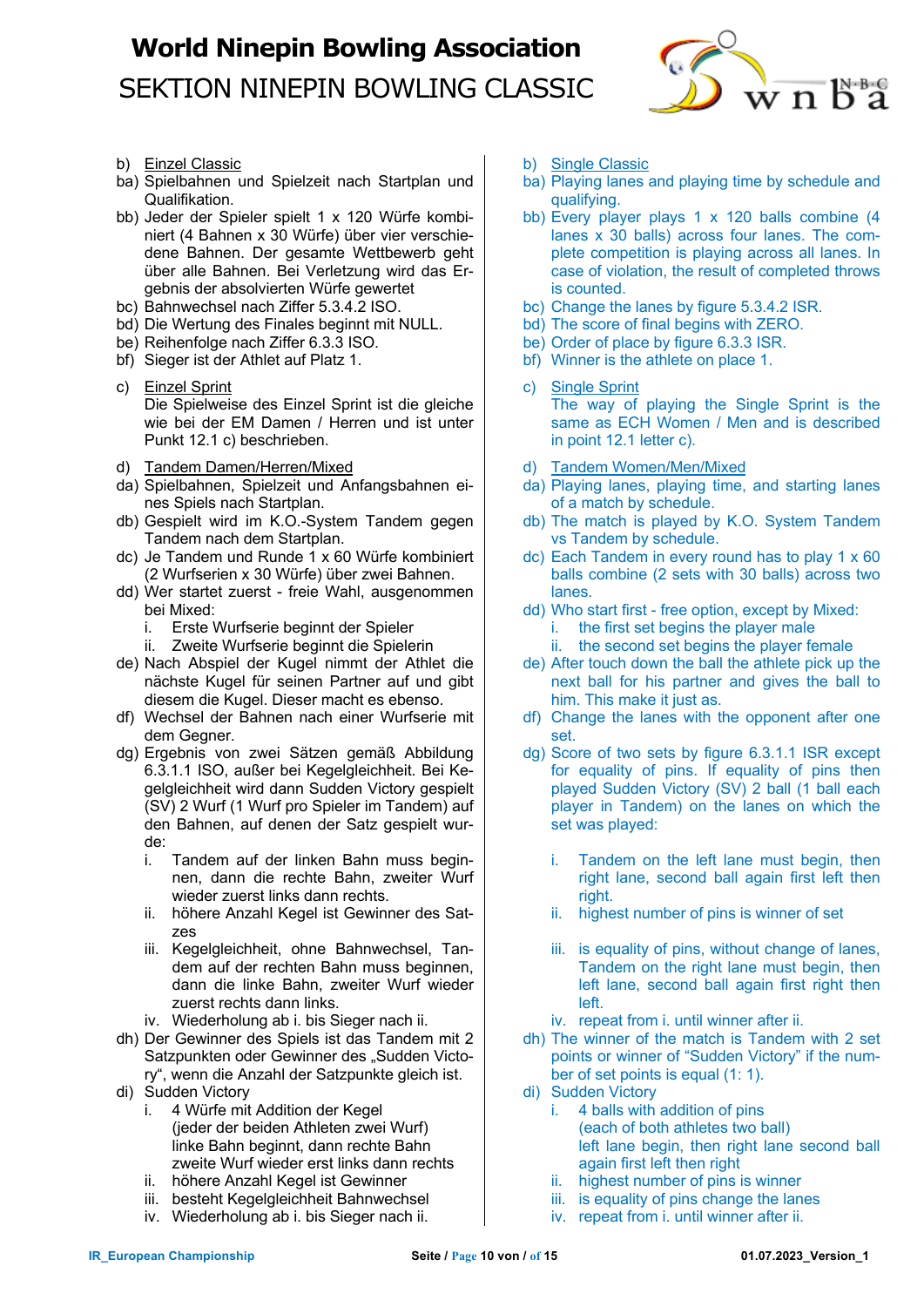

- e) Kombinationswertung
- ea) Summe der besten Ergebnisse aus den Wettbewerben "Mannschaft" und "Einzel Classic".
- eb) Reihenfolge nach Ziffer 6.3.3 ISO.
- f) Nationenwertung Grundlage: Reihung (alle Wettbewerbe) nach Medaillen (Gold, Silber, Bronze) und Platzie-<br>rungen bis 16. Höherwertige Medailbis 16. Höherwertige Medaillen/Platzierungen haben prinzipiell Vorrang.

### **12.3 EM U14**

- a) Paarwettbewerb
- aa) Spielbahnen und Spielzeit nach Zeitplan
- ab) Jeder Spieler spielen 1 x 120 Wurf kombiniert (4 Bahnen x 30 Wurf) über vier Bahnen (zusammen also 2 x 120 Bälle)
- ac) Der Bahnwechsel ergibt sich aus Ziffer 5.3.4.2 ISO.
- ad) Das Paar-Ergebnis ist die Summe des Gesamtergebnisse beider Spieler
- ae) Reihung nach Ziffer 6.3.3 ISO
- af) Sieger ist das Paar auf Platz 1.
- b) Einzel Classic
- ba) Spielbahnen und Spielzeit nach Startplan und Qualifikation.
- bb) Jeder der Spieler spielt 1 x 120 Würfe kombiniert (4 Bahnen x 30 Würfe) über vier verschiedene Bahnen. Der gesamte Wettbewerb geht über alle Bahnen. Bei Verletzung wird das Ergebnis der absolvierten Würfe gewertet
- bc) Bahnwechsel nach Ziffer 5.3.4.2 ISO.
- bd) Die Wertung des Finales beginnt mit NULL.
- be) Reihenfolge nach Ziffer 6.3.3 ISO.
- bf) Sieger ist der Athlet auf Platz 1.
- c) Tandem Mixed Die Spielweise des Tandem Mixed ist die gleiche wie bei der EM U18 und wird unter Punkt 12.2 d) beschrieben.
- d) Kombinationswertung
- da) Summe der besten Ergebnisse aus den Wettbewerben "Paar" und "Einzel Classic".
- db) Reihenfolge nach Ziffer 6.3.3 ISO.
- e) Nationenwertung Grundlage: Reihung (alle Wettbewerbe) nach Medaillen (Gold, Silber, Bronze) und Platzierungen bis 8. Höherwertige Medaillen/Platzierungen haben prinzipiell Vorrang.
- e) Combination
- ea) Sum of the best results from the competitions "Team" and "Single Classic".
- eb) Ranking after figure 6.3.3 ISR.
- f) Score of Nations

Basis: ranking (all competitions) Medals (Gold, silver, bronze) and placements to 16. Higher quality Medals/placements have priority principle.

### **12.3 ECH U14**

#### a) Pair competition

- aa) Playing lanes and playing time by schedule
- ab) Each player plays 1 x 120 balls combine (4 lanes x 30 balls) across four lanes (together 2 x 120 balls).
- ac) Change of lanes by figure 5.3.4.2 ISR.
- ad) The results of Pair are the sum of the results of pins of both players.
- ae) Order of places after figure 6.3.3 ISR
- af) Winner is the Pair on place 1.
- b) Single Classic
- ba) Playing lanes and playing time by schedule and qualifying.
- bb) Every player plays 1 x 120 balls combine (4 lanes x 30 balls) across four lanes. The complete competition is playing across all lanes. In case of violation, the result of completed throws is counted.
- bc) Change the lanes by figure 5.3.4.2 ISR.
- bd) The score of final begins with ZERO.
- be) Order of place by figure 6.3.3 ISR.
- bf) Winner is the athlete on place 1.
- c) Tandem Mixed The way of playing the Tandem Mixed is the same as ECH U18 and is described in point 12.2 letter d).
- d) Combination
- da) Sum of the best results from the competitions "Pair" or "qualifications" and "Single Classic".
- db) Ranking after figure 6.3.3 ISR.
- e) Score of Nations Basis: ranking (all competitions) Medals (Gold, silver, bronze) and placements to 8. Higher quality Medals/placements have priority principle.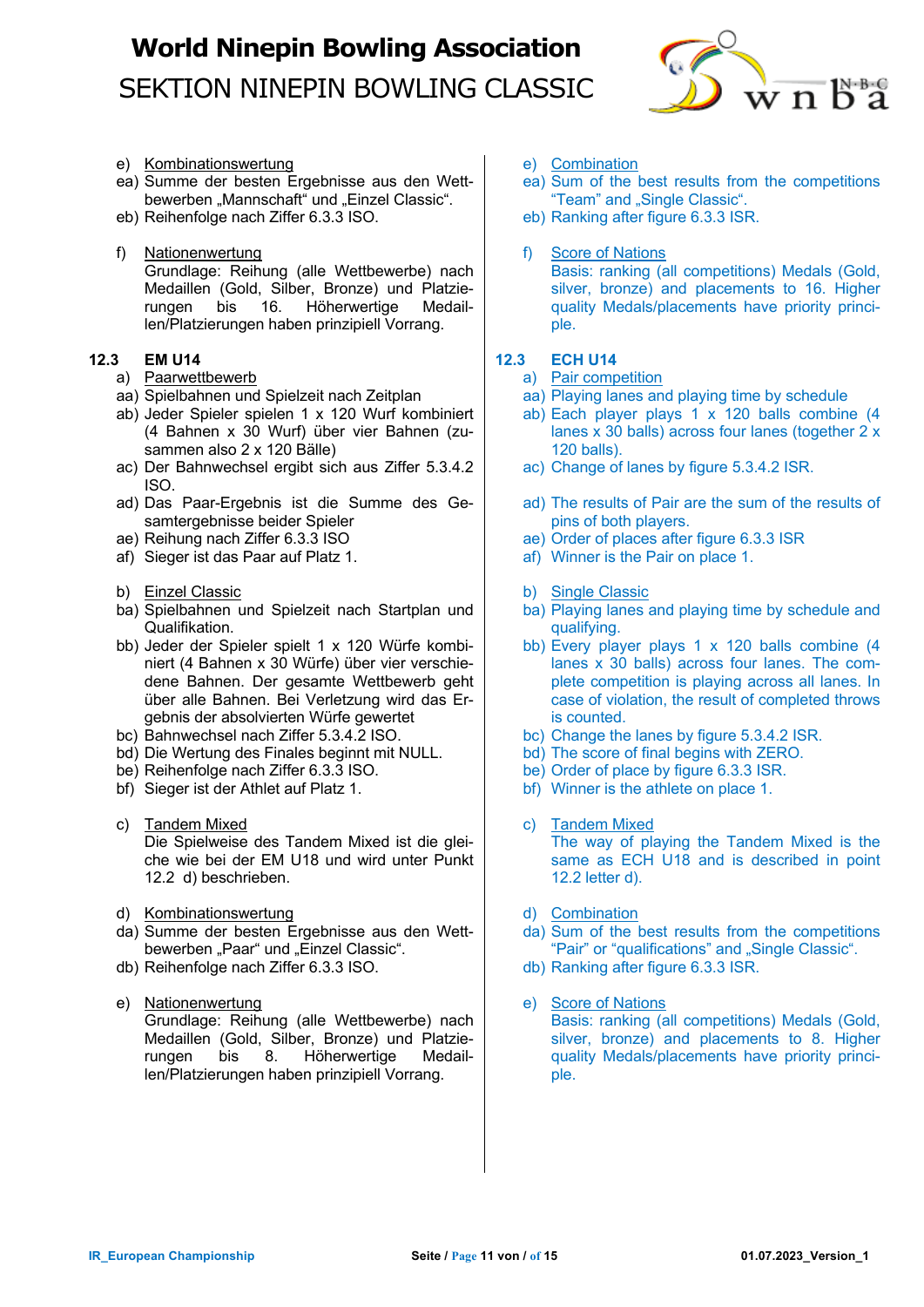

#### **13. Siegertitel**

Europameister (Jahreszahl) Einzel Classic Paar Mixed Einzel Sprint Kombination Damen Herren U23 Damen U23 Herren

Europameister (Jahreszahl) Nationalmannschaft Einzel Classic Einzel Sprint Tandem Mixed Tandem Kombination<br>U18 weiblich U18 U18 männlich

Europameister (Jahreszahl) Einzel Classic Paar Tandem Mixed Kombination<br>14 U14 weiblich U14 U14 männlich

Sieger Nationenwertung (Jahreszahl) Damen Herren U23 Damen U23 Herren U18 weiblich U18 männlich U14 weiblich U14 männlich

### **14. Ehrungen**

Die Siegerehrung ist unmittelbar nach Beendigung der Wettbewerbe nach dem Organisationsprotokoll der NBC durchzuführen.

- a) Nationalmannschaften U18
- aa) Jeweilige Sieger erhält
	- 6 Medaille Gold und 6 Diplome
- ab) Jeweilige Zweitplatzierte erhält 6 Medaille Silber und 6 Diplome
- ac) Jeweilige Drittplatzierten erhält 6 Medaille Bronze und 6 Diplome
- b) Einzel Classic, Einzel Sprint, Kombination
- ba) Jeweilige Sieger erhält 1 Medaille Gold und Diplome
- bb) Jeweilige Zweitplatzierte erhält 1 Medaille Gold und Diplome
- bc) Jeweilige Drittplatzierten \* erhalten 1 Medaille Gold und Diplome Einzel Sprint und Einzel Classic (Damen/Herren und U23 Damen/Herren) jeweils 2, da 3. Platz nicht ausgespielt wird.

### **13. Title of winner**

European Champion (year) Single Classic Pair Mixed Single Sprint **Combination** Women Men U23 Women U23 Men

European Champion (year) National Team Single Classic Single Sprint Tandem Mixed **Tandem** Combination<br>ale U18 male U18 female

European Champion (year) Single Classic Pair Tandem Mixed **Combination** U14 female U14 male

Winner Score of Nations (year) Women Men U23 Women U23 Men U18 female U18 male U14 female U14 male

### **14. Honor of winner**

The honor of winner is to carry out after the organization protocol of NBC immediately after the end of competitions.

- a) National Teams U18
- aa) Respective winner gets
- 6 gold medals and 6 diplomas ab) Respective second place gets
- 6 silver medals and 6 diplomas ac) Respective third place gets
	- 6 bronze medals and 6 diplomas
- b) Single Classic, Single Sprint, Combination
- ba) Respective winner gets 1 gold medal and diploma
- bb) Respective second place gets 1 silver medal and diploma
- bc) Respective third place gets\* 1 bronze medal and diploma \*Single Sprint and Single Classic (Women/Men and Women/Men U23) 2 times, because match for 3rd place is not played.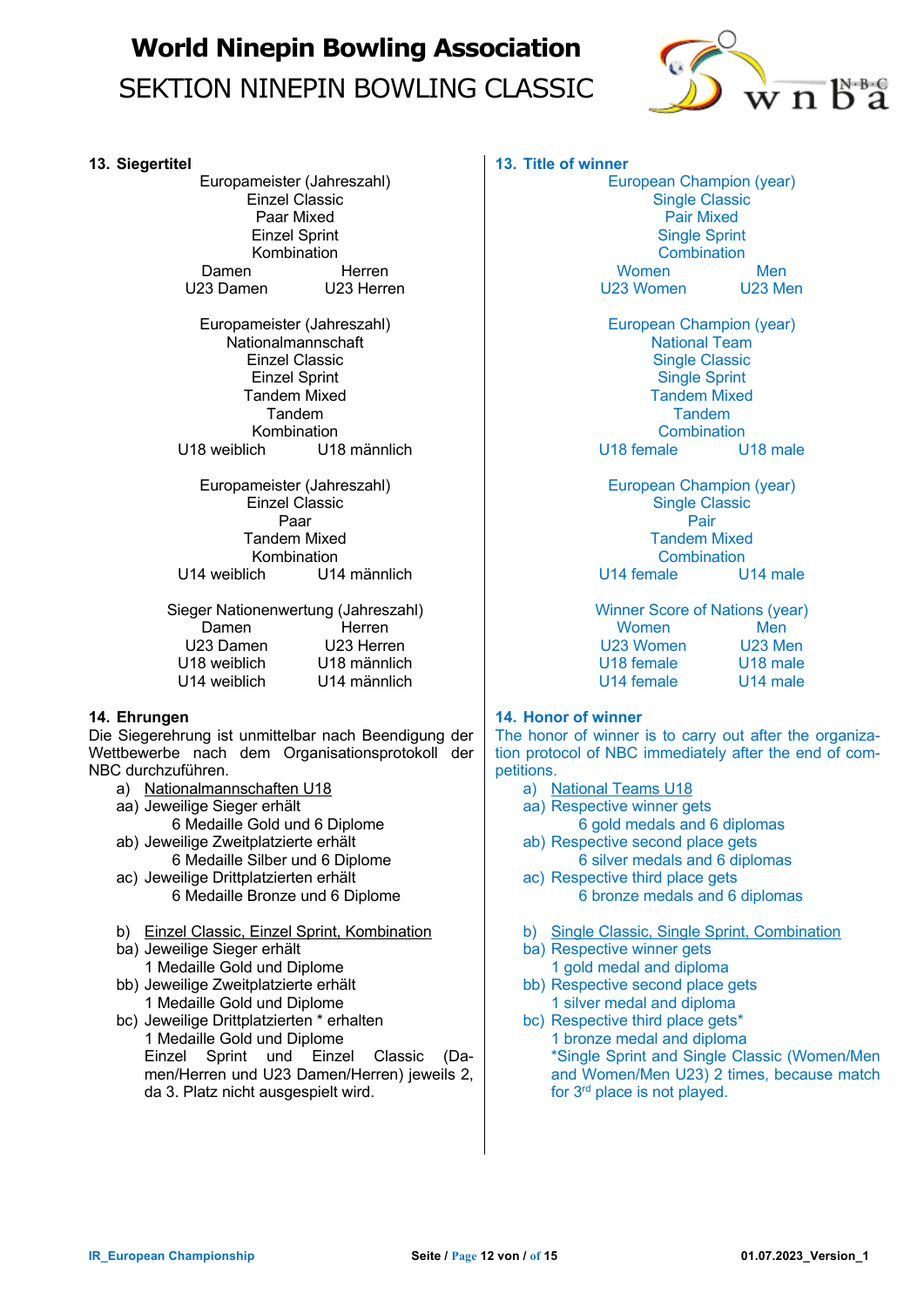

- c) Tandem, Tandem Mixed, Paar, Paar Mixed
- ca) Jeweilige Sieger erhält 2 Medaille Gold und 2 Diplome
- cb) Jeweilige Zweitplatzierte erhält 2 Medaille Gold und 2 Diplome
- cc) Jeweilige Drittplatzierten \* erhalten 2 Medaille Gold und 2 Diplome Tandem und Tandem Mixed jeweils 2, da 3. Platz nicht ausgespielt wird.
- d) Nationenwertung Damen/Herren, U23,U18,U14
- da) Jeweilige Erstplatzierte erhält 1 Diplom
- db) Jeweilige Zweitplatzierte erhält 1 Diplom
- dc) Jeweilige Drittplatzierten erhalten 1 Diplom

### **15. Anti-Doping**

Doping ist gemäß den Richtlinien des IOC, der WADA und den WNBA ANTI-DOPING-BESTIMMUNGEN (WADR) streng untersagt. Wird ein Verstoß gegen die WNBA Anti-Doping-Bestimmungen im Rahmen einer Wettkampfkontrolle festgestellt, werden die erzielten Ergebnisse annulliert und gegebenenfalls Medaillen aberkannt. Weitere Sanktionen – wie Verwarnung, Abmahnung, Sperre auf Zeit oder lebenslange Sperre – sind nach den Artikel 9 bis 12 WADR zu treffen. Maßgebend für die nicht erlaubten Substanzen (Dopingmittel) ist die zum Zeitpunkt des Wettbewerbes gültige Dopingliste der WADA – Verbotsliste (Abruf unter www.wada-ama.org).

Mit dem Meldebogen B sind die von den Spielern und Funktionären zu unterzeichnenden DOPIN-GErklärungen und -Vereinbarungen nach dem Anhang 2 WADR (siehe Beilagen zur Ausschreibung) beim nationalen Verband einzureichen und dem Office der NBC in Kopie zu übersenden. Jedoch nur, wenn von einem Spieler oder Funktionär noch keine derartige Erklärung unterzeichnet worden ist und bei der NBC noch keine derartige Erklärung vorliegt. Voraussetzung zur Erteilung des Teilnahmerechts ist das Vorliegen des unterzeichneten Anhangs bei der NBC.

Sollten sich während der Veranstaltung Verdachtsmomente ergeben, dass Sportler Substanzen eingenommen haben, die für Sportler verboten sind, und/oder den in der Verbotsliste vorgesehenen Alkoholgrenzwert überschritten haben, muss das Schiedsgericht eine ärztliche Kontrolle anordnen. Der betroffene Sportler ist verpflichtet, dieser Anordnung Folge zu leisten. Dies gilt auch für im Voraus nicht angekündigte, während einer Veranstaltung anstehende Dopingkontrollen. Im Falle der Weigerung eines Sportlers gilt dies als Verstoß gegen die WNBA Anti-Doping-Bestimmungen und die darin enthaltenen Vorgaben sind umzusetzen.

Der Schwelle für einen Doping-Verstoß während eines Wettbewerbs liegt bei 0,1 g/L und darf in folgender Zeit nicht überschritten werden.

- c) Tandem Mixed Women/Men, Pair, Pair Mixed
- ca) Respective winner gets 2 gold medal and 2 diploma
- cb) Respective second place gets 2 silver medal and 2 diploma
- cc) Respective third place gets\* 2 bronze medal and 2 diploma \*Tandem and Tandem Mixed 2 times, because match for 3<sup>rd</sup> place is not played.
- d) Score of Nations Women/Men, U23, U18, U14
- da) Respective winner gets 1 diploma
- db) Respective second place gets 1 diploma
- dc) Respective third place gets 1 diploma

### **15. Anti-Doping**

Doping is strictly prohibited according the guidelines of the IOC, the WADA and the WNBA ANTIDOP-ING RULES (WADR). A violation against the WNBA Anti-Doping Rules will be ascertained in the frame of a control in competition, the obtained results get cancelled and if necessary denied the medals. More sanctions - as admonishment, dissuasiveness, closing on term or lifelong closing - have to be covered after the articles 9 until 12 WADR. Decisive for the not allowed substances (things to DOPING) is the list of DOPING of WADA - Prohibited List (recall under www.wada-ama.org), which is valid at time of the competition.

With the registration form B are to submit the DOP-ING-Acknowledgment and -Agreement after the Appendix 2 WADR (see enclosures to the invitation to competitions), signed from the players and functionaries, by the national federation and a copy to transmit to the Office of NBC. However only, if still no such declaration is signed by a player or of a functionary and still no such declaration exists by the NBC. Requirement to give the permission to start is the existing of the signed Appendix 2 "Acknowledgment and Agreement" by the NBC.

Should prove suspicious facts during the event, that athletes have taken in substances, that are prohibited for athletes, and/or they have exceed in the Prohibited List assigned limiting value of alcohol, the court of arbitration have to ordered on a medical control. The involved athlete is committed, to render this order consequence. That is valid also for in advance not announced within an event be due Tests. In case of a refusal of an athlete this is a violation against the WNBA Anti-Doping Rules and the regulations include in it are to execute.

The doping violation threshold is 0,1 g/L and may be not exceeded in the following time.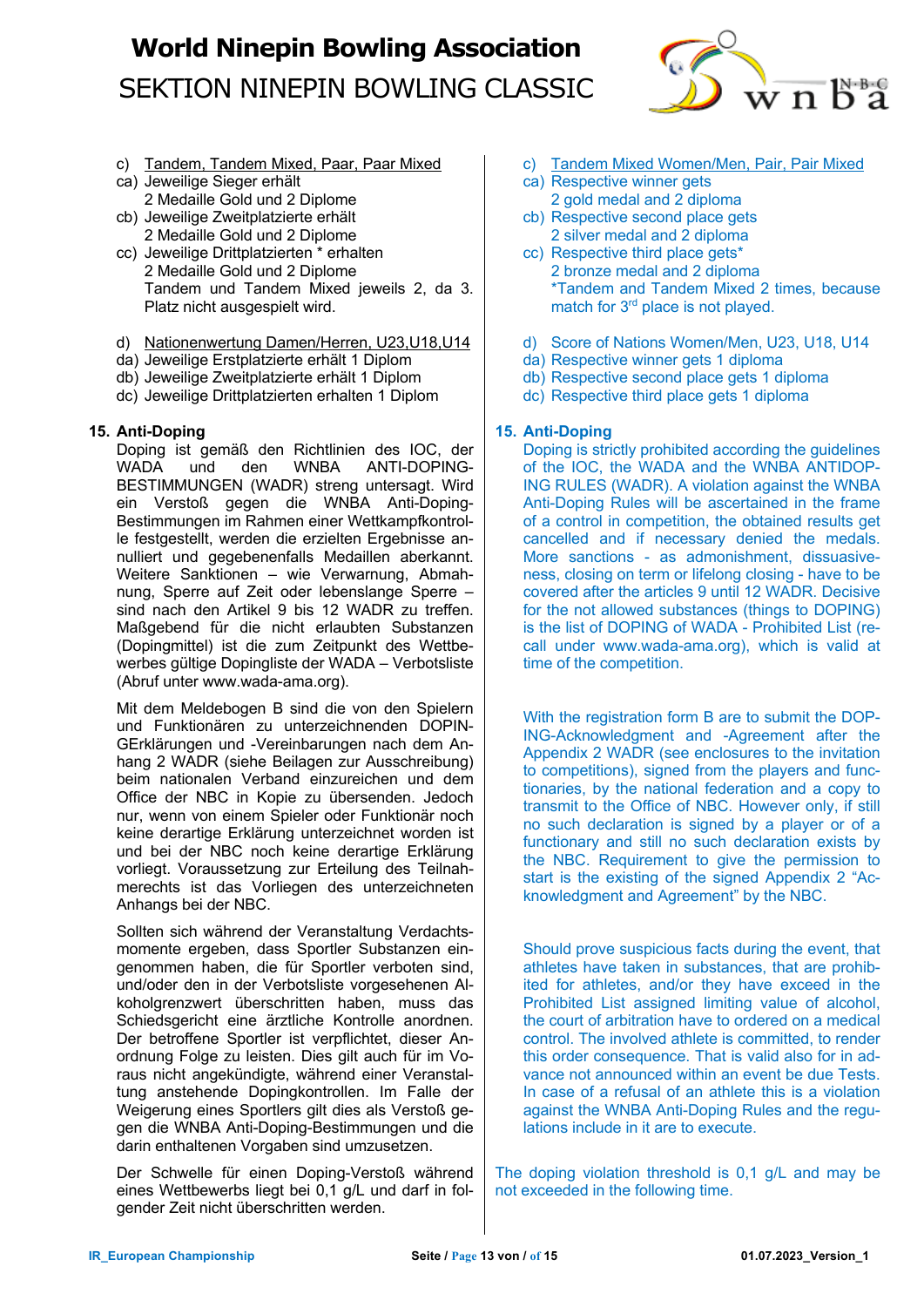

**Beginn:** 12 Stunden vor Beginn des Wettbewerb **Ende:** Nach Abschluss der Siegerehrung oder nach Ausscheiden aus dem Wettbewerb

Die Feststellung des Wertes ist durch Atemanalyse und/oder durch Blutanalyse möglich

Bei Nichteinhaltung der vorgenannten Bedingungen besteht kein weiteres Startrecht in der Veranstaltung.

### **16. Einspruch**

Ein Einspruch muss vom Delegationsleiter oder dessen Vertreter oder dem Athleten sofort bei gleichzeitiger Bezahlung der Einspruchsgebühr nach Ziffer 13.3.2 FRO (100,00 EURO) beim Hauptschiedsrichter schriftlich eingebracht werden. Wird der Einspruch vom Schiedsgericht stattgegeben, wird die Einspruchsgebühr zurückerstattet, bei Ablehnung verfällt die Einspruchsgebühr zu Gunsten der NBC. Im Übrigen richtet sich das Verfahren nach der Rechts- und Verfahrensordnung der NBC.

### **17. Nationalfahne**

Jede Mannschaft ist verpflichtet ihre Nationalfahne mitzubringen und bei Bedarf dem Organisator zu übergeben.

Fahnengröße: Für Anbringung in der Halle 2 m.

#### **18. Organisatorischer Ablauf**

Den organisatorischen Ablauf bestimmt die NBC im Einvernehmen mit dem Ausrichter/Organisator. Einzelheiten werden bei der Technischen Besprechung bekannt gegeben. Der Zeitplan wird nach Abgabe aller Anmeldungen an die NBC erstellt.

### **19. Medienberichterstattung**

#### **Printmedien**

Berichterstatter von Printmedien haben sich unter Vorlage ihres offiziellen Presseausweises beim Ausrichter/Organisator anzumelden. Der Organisator akkreditiert die Berichterstatter unter Erfassung der Legitimationsdaten (Name, Vorname, Geburtsdatum, Ausweis-Nummer) und händigt eine Pressezulassung aus.

Berichterstatter, die einer bei der NBC registrierten Delegation angehören, können nur nach erfolgter Akkreditierung beim Ausrichter/Organisator nach Absatz 1 als Berichterstatter anerkannt und eine Pressezulassung erhalten.

Bild- und Tonmedien Die Rechte für die Übertragung der Veranstaltung bzw. der Bewerbe in Bild und Ton (Fernsehen, Rundfunk, Internet, Mobil) liegen ausschließlich beim Veranstalter NBC.

#### **20. Inkrafttreten**

Diese Ausführungsbestimmungen werden auf der NBC-Konferenz in Elva (EST) am 23. Mai 2022 angenommen und treten am 1. Juli 2023 in Kraft. **Beginning:** 12 hours before begin the competition **End:** After end of honor of winners or After elimination from the competition

The detection is possible by analysis of breath and/or blood.

By non-compliance of the before-mentioned conditions the permission to start at the event is no longer exist.

#### **16. Protest**

A protest must bring in written to the Head or Chief Referee from head of delegation or his substitute or the athlete immediately by simultaneous payment of the protest fee by figure 13.3.2 FRO (100 Euro). If the protest will grant by the Court of Arbitration, the protest fee is to refund, by refusal the protest fee remains to behalf of NBC. For the rest the proceedings determined after the Rules of Law and Proceedings of NBC.

### **17. National flag**

Every team is obliged to bring with their national flag and to give it to the organizer as required.

Largeness of the flag: For hang up in hall 2m

#### **18. Organizational progress**

The organization is decided by the NBC with the organizer national and organizer at the location. Details are announcing at the technical meeting. The schedule is draw up after all entries are by the NBC.

### **19. Reporting through Median**

#### Print Media

Reporters of print media have to register itself by the organizer under submission their official identity card of press. The organizer accredit the reporters under registration of dates of identification (family name, first name, date of birth, pass-number) and give out a press license for this competition.

Reporter, that belong a delegation registered by the NBC, can only be acknowledged as reporter after market 1 through the organizer after happened accreditation and received a press license.

Picture and Sound Media The rights for the transfer of the event respectively competitions in pictures and sound (Television, Broadcasting, Internet, Mobil) have exclusively the organizer NBC.

#### **20. Entry into force**

These Implementing Provisions were adopted at the NBC Conference in Elva (EST) on 23 May 2022 and enter into force on 1 July 2023.